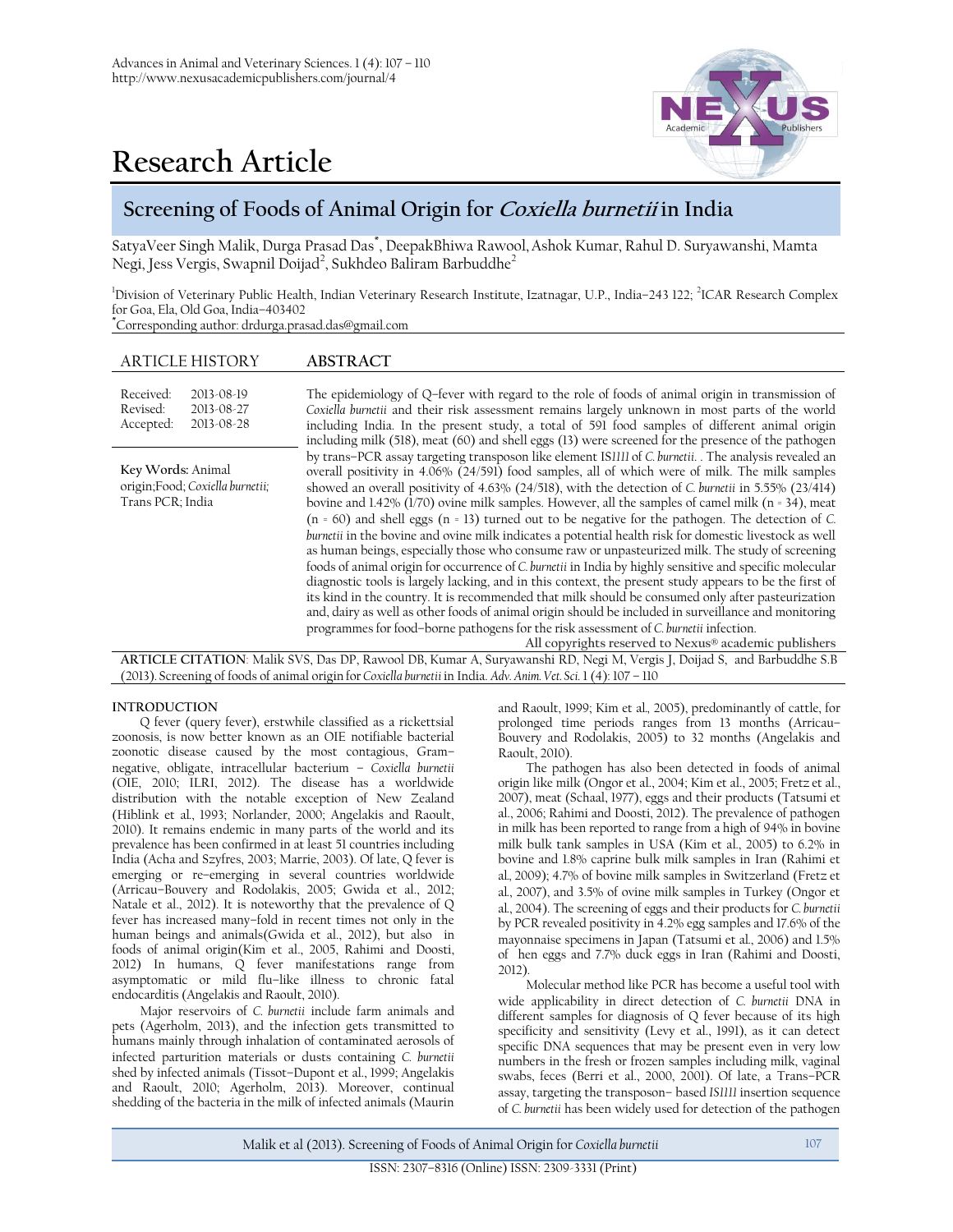in various clinical samples (Willems et al., 1994; Berri et al., 2000; Rolain and Raoult, 2005; Vaidya et al., 2008, 2010; Das, 2010).

In India, the association of *C. burnetii* with clinical conditions in animals and humans has been reported based on the recent and reliable molecular and serological tools (Vaidya et al*.*, 2008, 2010; Das, 2010; Das et al., 2013), however, studies on the prevalence of this important food borne pathogen in different foods of animal origin by sensitive and reliable diagnostic methods are largely lacking. In this context, the present study was envisaged to analyze the occurrence of *C. burnetii* in different foods of animal origin by PCR, a highly sensitive and specific molecular test for the pathogen detection in milk (Kim et al*.,* 2005; Fretz et al., 2007) and eggs (Tatsumi et al., 2006; Rahimi and Doosti, 2012).

### **MATERIALS AND METHODS**

#### **Collection of sample**

In the present study, a total of 591 food samples comprising of milk ( $n = 518$ ), meat ( $n = 60$ ) and eggs ( $n = 13$ ) were collected. Milk samples were randomly collected from 105 cows, 309 buffaloes, 60 ewes and 34 camels belonging to organized or unorganized farms in Goa, Maharashtra, Odisha, Rajasthan, and Uttar Pradesh states of India. Meat samples from female goats  $(n = 40)$  with reproductive disorders and indigenous hens  $(n = 40)$ 20) were collected from slaughter house and retail market of Bareilly, U.P., respectively. Some eggs (n = 13) of backyard poultry were collected from retail markets of Bareilly. The samples were collected aseptically in screw–capped sterile vials (15 mL) with 10 mL transport medium (sterile Bovarnick's buffer) or straightly in sterile vials or polybags; and then transported under refrigerated conditions to the laboratory and stored at  $-20^{\circ}$ C until used for PCR testing.

#### **Standard C. burnetii DNA procurement**

The DNA of standard *C. burnetii* Nine Mile strain was obtained from Dr. Eric Ghigo, URMITE–IRD, Faculté de Médecine, France.

#### **DNA Extraction from food samples**

Samples of different foods of animal origin were processed for extraction of *C. burnetii* DNA by using DNeasy Blood and Tissue kit 50 (Qiagen, USA) as per the basic protocol given by the manufacturer.

#### **(i) Milk**

The sample of milk (1 mL) was centrifuged at 13,000 x g for 60 min at room temperature, and the layers of cream and milk were removed as recommended by Berri et al. (2000). Buffer ATL (180 mL) was added to the pellet, reacted overnight with proteinase K and then processed for DNA extraction employing DNeasy Blood and Tissue kit 50 (Qiagen, USA).

**(ii) Meat**

The meat samples (25 mg) were cut into small pieces, put in a 1.5 mL micro centrifuge tube, added with 180 mL Buffer ATL, and processed for DNA extraction.

**(iii) Eggs**

Firstly, the *C. burnetii* was extracted from egg samples as per the method described by Fretz et al. (2007) and the resultant pellet was further processed for extraction of DNA as described with milk samples following the protocols of DNeasy Blood and Tissue kit 50 (Qiagen, USA).

#### **Trans–PCR assay**

The reported primers, targeting the transposon–like repetitive element of *C. burnetii,* namely trans–3 (5'–GTA ACG ATG CGC



AGG CGAT–3') and trans–4 (5'–CCA CCG CTT CGC TCG CTA–3'), amplifying a 243 bp gene fragment (Lorenz et al., 1998) were synthesized by Sigma Genosys, USA and used in our study. The trans–PCR method of Willems et al. (1994) was employed with some modifications for *C. burnetii* detection in samples. Briefly, the PCR cycling reactions included an initial denaturation (95°C for 2 min), followed by 35 cycles, each consisting of 94°C for 30s, 61°C for 30s and 72°C for 1 min; and a final extension reaction of 72°C for 10 min. The PCR reaction mixture (25 μL) comprised of 10 X PCR buffer (2.5 μL), 10 mM dNTP mix (2.5 μL), 25 mM MgCl<sub>2</sub> (3.0 μL), 10 pM of primers (1.0 μL each), Taq DNA polymerase (0.5 μL ), DNA extract (5 μL) and sterilized nuclease free water for making the full reaction volume. For positive control, the standard DNA of *C. burnetii* RSA 493 Nine Mile 1 strain was used. The PCR amplification was carried out in a Master Cycler Gradient Thermocycler (Eppendorf, Germany), and the amplified products were subjected to agarose gel (1.5%) electrophoresis with ethidium bromide staining, and visualized under a UV transilluminator (UVP Gel Seq Software, UK).

# **RESULTS**

## **Trans–PCR assay**

The trans–PCR assay, using trans–3 and trans–4 primers of *C. burnetii*, specifically generated a 243 bp amplified products (Figure 1). Sensitivity testing of the trans–PCR assay using standard DNA of *C. burnetii* Nine Mile I strain of known concentration (70 ng/μL) as well as DNA extracted from the spiked samples, diluted 10–fold, revealed *C. burnetii* DNA detection in dilutions up to 7 x  $10^{-3}$  ng/µL.



Figure 1: Trans PCR amplifying 243bp products Lane-L: 100 bp marker Lane-1: Positive standard Lane-2: Negative standard Lane-3-5: Positive samples

Of the 591 food samples screened, the trans–PCR assay revealed 24 (4.06%) samples to be positive for *C. burnetii*, and all of them were of milk samples (Table 1). Out of the total 518 milk samples tested by trans–PCR, 24 (4.63%) samples detected as positive were comprised of 23 (5.55%) from bovines (414) including 21 (6.79%) of buffaloes (309) and 02 (1.90%) of cattle (105), and 01 (1.42%) from sheep (70) (Table 2). However, all the camel milk samples tested were found negative. None of the meat and egg samples screened by the PCR assay showed positivity for *C. burnetii.*

Malik et al (2013). Screening of Foods of Animal Origin for *Coxiella burnetii* 108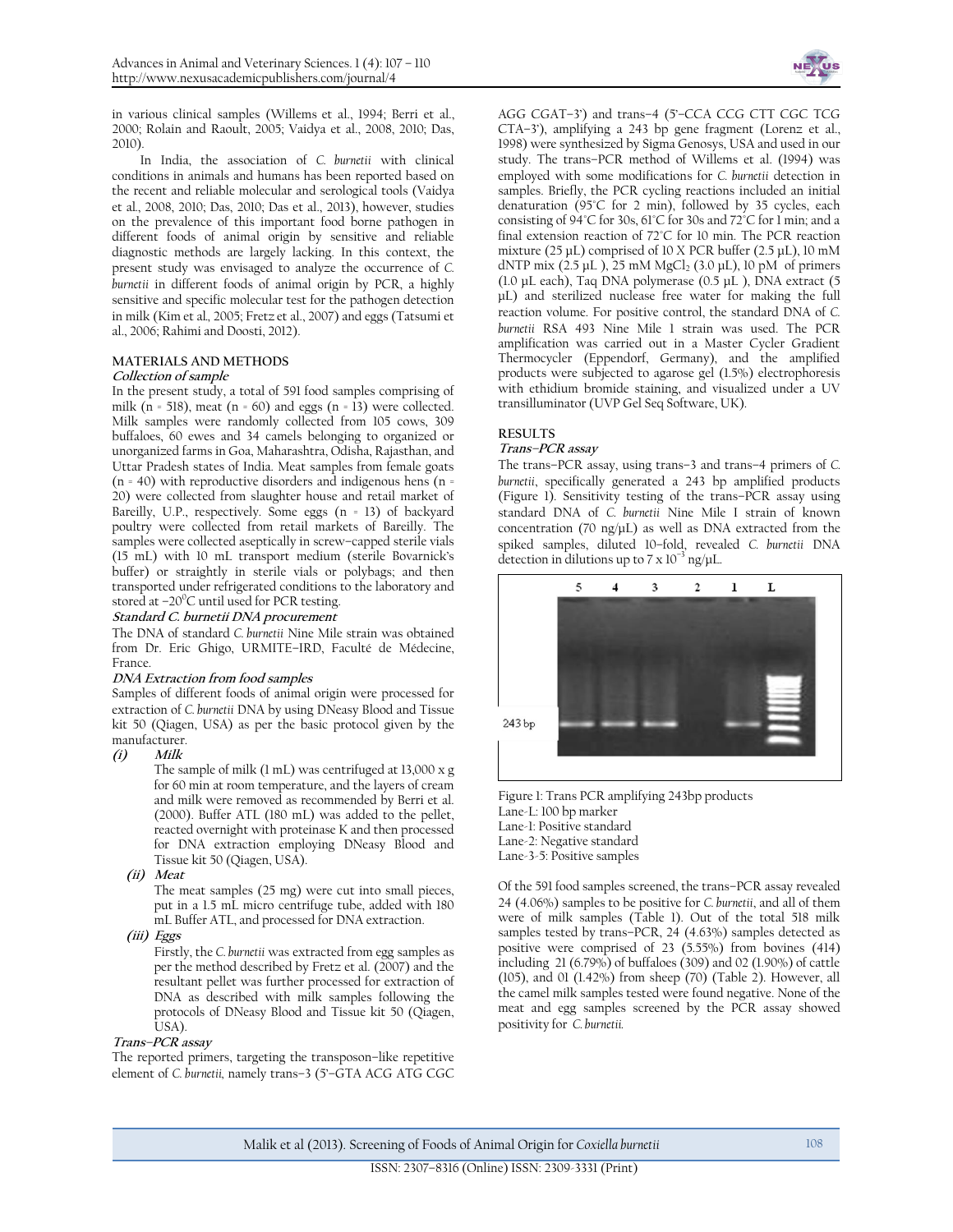| Table 1. Over all positivity of food samples by trans-PCR |  |  |  |
|-----------------------------------------------------------|--|--|--|
|-----------------------------------------------------------|--|--|--|

| Type of<br>food<br>sample | Source/Species                   | Samples Samples |    | $\frac{O}{O}$<br>Tested Positive Positivity |
|---------------------------|----------------------------------|-----------------|----|---------------------------------------------|
| Milk                      | Cattle, Buffalo,<br>Sheep, Camel | 518             | 24 | 4.63%                                       |
| Meat                      | Goat, Hen                        | 60              |    | $0.00\%$                                    |
| Egg                       | Hen                              | 13              |    | $0.00\%$                                    |
| Total                     |                                  | 591             | 24 | 4.06%                                       |

**Table 2.** Screening of milk samples by trans–PCR

| Area of<br>collection                       | Source /<br><b>Species</b> | Samples<br>Tested | Samples<br>Positive | $\%$<br>Positivity |
|---------------------------------------------|----------------------------|-------------------|---------------------|--------------------|
| Farm & field<br>cases,<br>Maharashtra, Goa  | Buffalo                    | 309               | 21                  | 6.79%              |
| Farm & field<br>cases, Goa,<br>Odisha. U.P. | Cattle                     | 105               | 02                  | 1.90%              |
| Field cases,<br>Rajasthan                   | Sheep                      | 70                | $\Omega$            | 1.42%              |
| NRCC, Bikaner,<br>Rajasthan                 | Camel                      | 34                |                     | $0.00\%$           |
| Total                                       |                            | 518               | 24                  | 4.63%              |

# **DISCUSSION**

Of late,the detection of *C. burnetii* in bulk tank milk samples from dairy herds in USA (year 2002 to 2004) with over 94% positivity by Real time PCR has suggested that the pathogen might persist in the dairy animals, with minor variations as regards to temporal or regional environment (Kim et al., 2005). However, only few of the reported studies till the year 2006 have analyzed foodstuffs for the presence of *C. burnetii*  employing the molecular tool of PCR (Fretz et al., 2007). Similarly, the study of screening foods of animal origin for occurrence of *C. burnetii* in India, especially by highly sensitive and specific molecular diagnostic tools is largely lacking, and in this context, our study appears to be the first of its kind in India.

An overall positivity of 4.63% milk samples (5.55% from bovines and 1.42% from ovines) for *C. burnetii* by trans–PCR observed in our study is comparable to earlier reported studies with a positivity of 4.7% of bovine milk samples in Switzerland by nested PCR (Fretz et al*.*, 2007); 3.5% of 400 sheep milk samples by IMS-PCR in Turkey (Ongor et al., 2004); and 6.2% of 210 bovine milk samples by nested PCR assay in Iran (Rahimi et al., 2009). The relatively high positivity of bovine milk samples and low positivity of ovine milk samples for the pathogen observed in our study is in agreement with the reported high (over 94%) detection rate of pathogen in bovine bulk milk tank in USA (Kim et al., 2005) but a complete absence of *C. burnetii* in ovine bulk milk samples tested in Iran (Rahimi et al., 2009) and Switzerland (Fretz et al., 2007). These reports indicate that the bovine milk, even from apparently healthy animals may serve as significant sources of *C. burnetii* infection. Moreover, the relatively high positivity (5.55%) of



bovine milk in India observed in the present study also corroborates with our previous findings where the prevalence of Q fever among bovines with a history of reproductive disorders was observed to be higher (12.78% in cattle, 16.66% in buffaloes) compared to small ruminants (11.04% in sheep, 6.13% in goats) (Vaidya et al., 2010). Moreover, the excretion of the pathogen in bovine milk has been reported to last as long as 13– 32 months (Arricau–Bouvery and Rodolakis, 2005; Angelakis and Raoult, 2010). The present study indicate that the occurrence of *C. burnetii* in bovine milk in India might be common, and therefore, a large scale screening is needed for evaluation and implementation of necessary legal regulations with regard to coxiellosis in dairy herds.

Non–detection of *C. burnetii* in the meat samples observed in our study might be due to the absence of the pathogen in the animal population screened. The published reports on occurrence of *C. burnetii* in meat are largely lacking. Moreover, the detection of *C. burnetii* in meat and offals, even in the infected animals, seems to be low as the screening of meat, offal and animal byproducts destined for human consumption in Germany has revealed the pathogen in only 8% of musculature (meat) of Q fever infected cattle whereas other animal parts used for meat purposes were found less infected (Schaal, 1977).

Mass screening of eggs and their products in Toyama prefecture in Japan revealed 4.2% of eggs and 17.6% of mayonnaise specimens to be positive for *C. burnetii* by PCR (Tatsumi et al., 2006). In a recent study from Iran, PCR revealed positivity for *C. burnetii* in 1.5% of hen eggs and 7.7% duck eggs (Rahimi and Doosti, 2012). However, small number of eggs (13) screened by PCR in our study were found free from *C. burnetii* infection, which is similar to a reported Swiss study, wherein all the 504 shell eggs analyzed with nested PCR were found negative for *C. burnetii* (Fretz et al., 2007). However, the lack of association of egg samples with *C. burnetii* infection observed in our study on limited samples should not be considered as a measure of prevalence of *C. burnetii i*n these widely consumed foods of animal origin, especially in the light of high prevalence of the pathogen in eggs from other parts of the world (Tatsumi et al., 2006; Rahimi and Doosti, 2012).

In conclusion, the Q fever infection in countries like India remains grossly under diagnosed and the exact burden of the disease largely remains unknown. The detection of *C. burnetii* DNA in the bovine and ovine milk indicate that dairy animals in India may serve as the potential source of the infection through their milk and represent a risk for other domestic livestock animals, especially in suckling calves, as well as human beings, especially in breast fed babies (Kumar et al., 1981) and those who consume raw or unpasteurized milk as the diet or sacred offerings in the temples, which has been reported to be the vehicle of zoonotic pathogens like *Listeria monocytogenes* (Sheela Mary and Shrinithivihahshini, 2013). In the light of these observations, it is recommended that milk from dairy animals should be consumed only after pasteurization and it would be better to include dairy as well as other food animals in surveillance and monitoring programmes. Besides this, the risk assessment studies addressing the type of food animal involved, areas or regions affected are of prime importance to ascertain the exact burden of *C. burnetii* infection in foods of animal origin.

#### **ACKNOWLEDGEMENT**

The authors gratefully acknowledge the generous help and support received from Dr. Eric Ghigo, URMITE–IRD, Faculté de Médecine, France, for providing DNA of standard *C. burnetii* Nine Mile I strain (RSA 493); Director, Indian Veterinary Research Institute (I.V.R.I.), Izatnagar, India for providing the

Malik et al (2013). Screening of Foods of Animal Origin for *Coxiella burnetii* 109